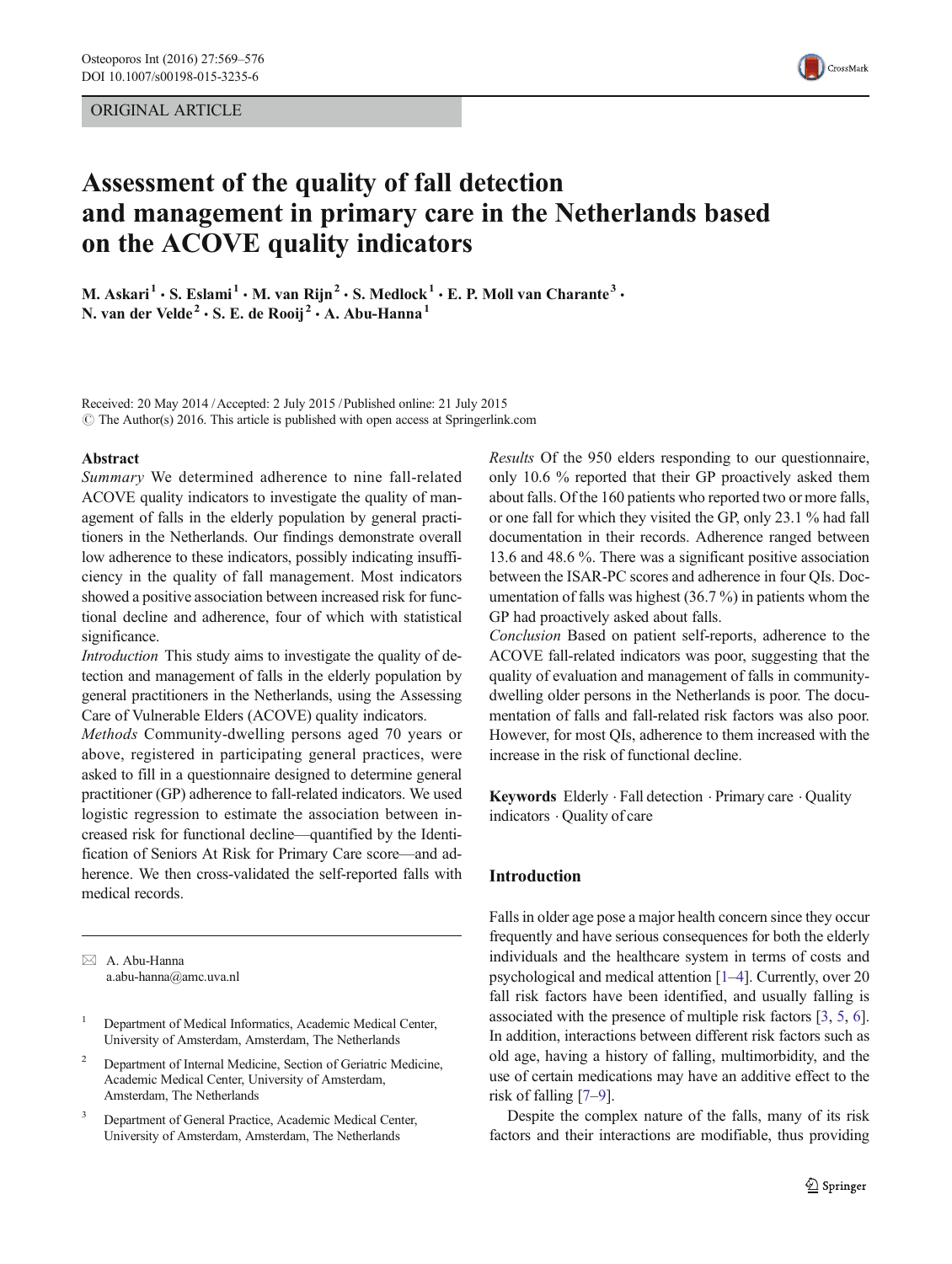opportunities for prevention, treatment, and management [[10\]](#page-6-0). Promising interventions, guidelines, and strategies for detecting community-dwelling seniors, at an increased risk of falling and subsequently reducing the number of recurrent falls, have been developed [[11](#page-6-0)–[15\]](#page-7-0). However, fall prevention programs often involve multiple healthcare professionals, and lack of effective communication and coordination between them may lead to under-detection and loss of attention to falls [\[16\]](#page-7-0). In a previous study, we showed lacunas in the role that general practitioners (GPs) currently play in fall detection and prevention in a large shared care case study in the Netherlands [\[16\]](#page-7-0). In addition, older seniors often do not complain to physicians about fall-related problems, such as decreased balance and mobility, and therefore falls may go undetected and untreated until after an otherwise preventable injury has occurred [\[17\]](#page-7-0).

The Assessing Care Of Vulnerable Elders (ACOVE) quality indicators (QIs) is a set of indicators in the form of rules intended to evaluate whether the care being delivered to (vulnerable) elderly meets prespecified quality standards. In this paper, we use the terms quality indicator and rule interchangeably. The higher the adherence to the rules, the better the quality of delivered care is [[18](#page-7-0)]. Adherence to a rule is quantified as the "pass rate" of the rule, which is the proportion of times the rule was actually followed when it should have been followed. The ACOVE QIs are based on evidence and expert opinion and describe process rather than outcome measures. This set comprises 12 QIs pertaining to fall detection and management, which forms a promising tool to assess fall-related quality of care. In particular, the population of seniors at increased risk of health deterioration forms an important target for quality of care assessment and intervention [\[19\]](#page-7-0).

In a recent systematic review [[11](#page-6-0)], we showed that the quality of fall detection and management in primary care, nursing homes, and managed care was low, based on ACOVE-based quality indicators, with pass rates varying from 3 to 44 %.

To our knowledge, there are no studies investigating fall detection and management by general practitioners in Europe using a comprehensive set of ACOVE fall QIs. Therefore, the aim of our study was to assess the quality of detection and management of falls in the elderly population by general practitioners in the Netherlands, by using all ACOVE fall-related QIs which were selected by a team of experts, including GPs themselves, for the Dutch setting (9 out of the original 12). In addition, we investigated the association between adherence to the QIs and the functional state of the patient. We also validated the self-reported falls against the information recorded in the patients' electronic medical records.

## Method

#### Study design and population

Twenty GPs in four primary healthcare centers participated in our study. These GPs were registered at a network of practices in Amsterdam Southeast called the GAZO centers (Gezondheidscentra ZuidOost) and were using the same electronic medical record (EMR). All community-dwelling persons aged 70 years or older registered in any one of the participating general practices were identified through the EMR by their GP. Exclusion criteria were terminal illness, dementia, insufficient understanding of Dutch, or plans to move or spend a long time abroad. Eligible persons received a letter with study information from their GP, along with a written informed consent form, a self-reporting questionnaire and a return envelope. They were invited to fill out the questionnaire themselves, but if they needed help, an informal caregiver was allowed to provide help.

## Ethical approval and informed consent

All participants were asked to provide written informed consent for data collection and participation in the study after receiving written study information. The study was part of a larger study and was approved by the Medical Ethics Committee of the Academic Medical Center, University of Amsterdam, in the Netherlands (protocol FIT: MEC10/182) [[20\]](#page-7-0).

# Fall quality indicator set

A total of 108 ACOVE QIs covering eight conditions, including falls, were previously translated to the Dutch GP setting by a panel of nine clinical experts in The Netherlands. This translated set contains 9 (out of the original 12) fall-related QIs, which we used in the current study for assessing the quality of fall detection and prevention by GPs [12;18].

The QIs focus on screening for falls and instability, and on the approach to manage and document these conditions. A QI is formulated as a rule linking a logical condition to a conclusion. An example of a rule is "IF a vulnerable elder reports a history of two or more falls (or one fall for which the elder visits the general practitioner) in the past year, THEN the general practitioner should document a basic fall history (including type and circumstances of the falls and possible contributing factors) within 3 months of the reported history^. A rule is adhered to if the conclusion (which is an action) is fulfilled when its condition was true.

## Survey for obtaining the pass rates of the rules

We designed a questionnaire to obtain relevant information for determining the pass rates of the fall-related QIs. The pass rate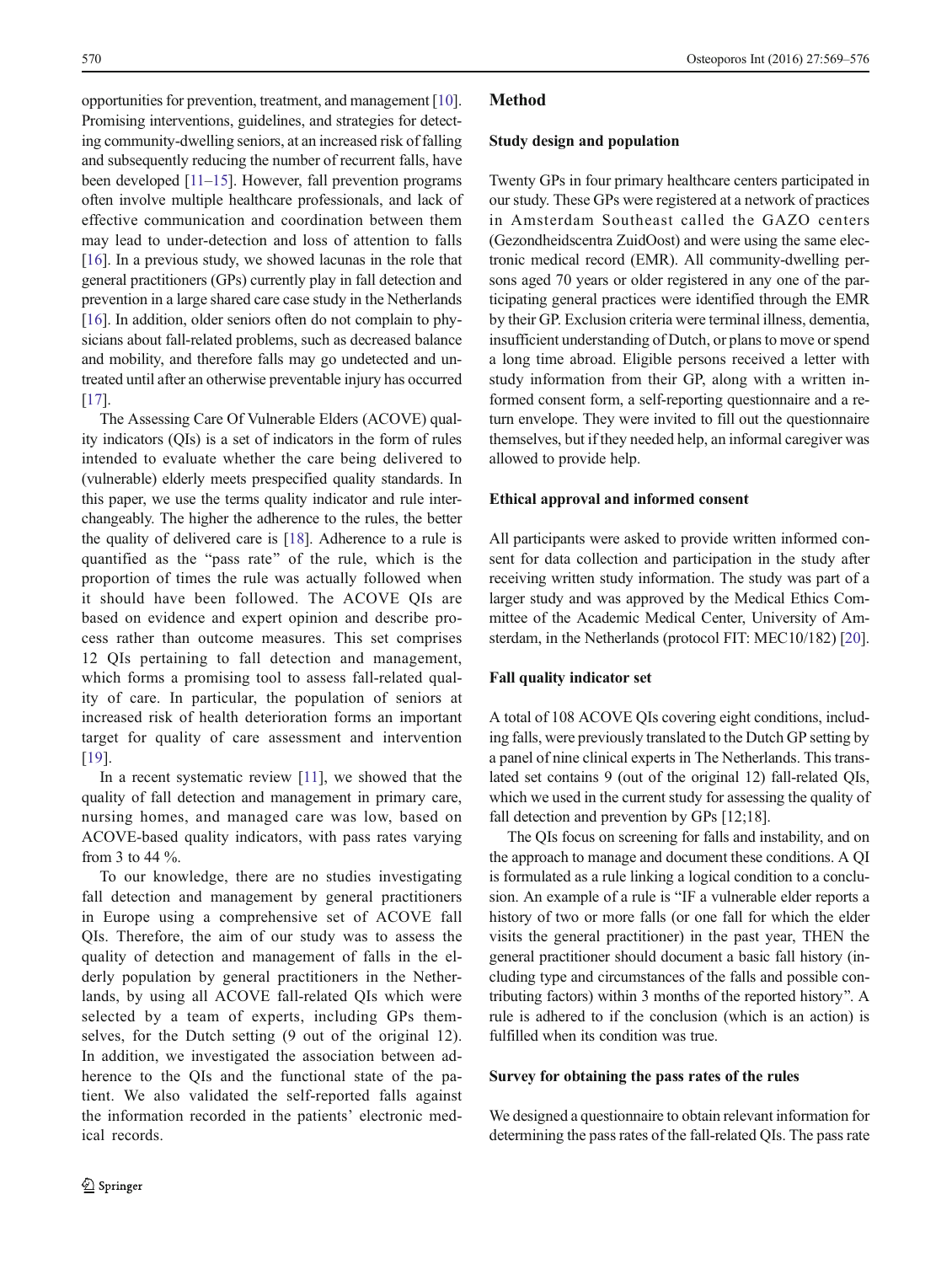of a rule is the proportion of times the rule was actually followed when it should have been followed. Consider for example the (simplified) rule "IF an elder reports a history of  $\geq$  falls in the past year, THEN the GP should document receipt of an eye exam in the past year." Its pass rate is the number of times an eye exam in the past year was documented divided by the number of times an elder reports a history of  $\geq 2$  falls in the past year. Hence, a pass rate of 50 % means fall documentation was performed in half of the cases that it should have been performed according to the rule.

The questionnaire was structured in two parts. The first part elicited information regarding the participants' general demographics and medical conditions. The information gathered consisted of many variables including gender, age, polypharmacy (defined as using 3 or more medications), and risk of functional decline as measured by the Identification of Seniors at Risk tool for Primary Care (ISAR-PC), which ranges between 0 and 9.5 and where a score  $\geq$  2 indicates increased risk for functional decline [\[20](#page-7-0)].

The second part of the questionnaire covered questions to test whether the QI applies to the patient and whether his or her GP undertook the required actions.

The most important information for testing the applicability of the rule (i.e., whether the IF-part of the rule is true) included: the number of falls in the previous 12 months; having worsening difficulty with ambulation, balance, or mobility; whether the patient attended the emergency department (for example due to fracture) or visited the GP due to a fall; and whether they used walking aids or specific medications (e.g., benzodiazepine).

To evaluate the "THEN"-part (actions) of a rule, there were questions about: whether the GP proactively asked the patients if they sustained a fall in the previous 12 months; whether there were any referrals from the GP to the specialist or other caregiver within the period 3 months prior to, and 3 months after, the fall; and whether the GP took any (other) action regarding the fall(s). For example, a clinical rule related to benzodiazepine states: "IF a vulnerable elder reports a history of  $\geq$ 2 falls (or one fall for which the elder visits the general practitioner) in the past year and is taking a benzodiazepine, THEN the general practitioner should document a discussion of related risks and assistance offered to reduce/discontinue benzodiazepine use.^ The patients were asked to indicate if they received advice regarding benzodiazepine use shortly before the fall or within the period of 3 months after the fall. Data about advice regarding modifications at home to reduce fall hazards, exercise therapy, and walking aid evaluation or use were also gathered in the same way.

Three experts (one medical informatician (SE), a geriatrician (SR), and a nurse (MvR)) evaluated the questionnaire on completeness and whether the questions were comprehensible for elders.

# Cross-validation of documentation of self-reported falls with the medical record

Since the International Classification of Primary Care (ICPC) coding system does not have any coding available for falls, we used free text search in the EMR to cross-validate the selfreported falls.

For this purpose, we used the SOAP (subjective, objective, assessment, and plan) notes, in the medical records used at general practices in the Netherlands. For all patients who responded to our questionnaire, we extracted their anonymized medical records between 2010 and 2012 in which any Dutch word corresponding to the following English words were present in the notes: "fall", "trauma", "crack", "rupture", "slipped", "tripped", "fracture", "bruise", "balance", "gait", or "mobility problems". Next, we selected those records that were registered over a period of 12 months prior to the date when the questionnaire was filled out by the patient. We inspected documentation in two broad categories of groups. The first is the category of patients for which we did not expect much documentation. This consists of the following patient groups: patients that sustained at most one fall for which they did not visit the GP (group A1) and non-fallers or those reported that GP did not proactively ask them about falls (group A2). The second category includes patients for which we expected a large degree of documentation. These groups consist of patients who fell at least twice or saw the GP or the Emergency Department for a fall (group B1) and patients who fell and say the GP asked them about falls (group B2).

#### Data analysis

Our main outcome measure was pass rates of the rules, which reflects the degree of adherence to the rules. To calculate the pass rates per rule, we divided the number of times the rule was followed by the number of times it should have been followed. For each rule, we used univariate logistic regression to estimate the association between the ISAR-PC score, as a proxy for vulnerability, and adherence to the rule (1 if followed and 0 otherwise).

For demographic data, we describe normally distributed continuous variables using the mean and standard deviation and test them with the  $t$  test. Non-normally distributed variables are described by the median and the interquartile range  $(IOR)$ , and tested by the Mann-Whitney U test. Binary variables are described by proportions, and tested using the proportion test.

# Cross-validation analysis

The resulting records were checked manually by a researcher to ascertain whether the documentation was indeed fall-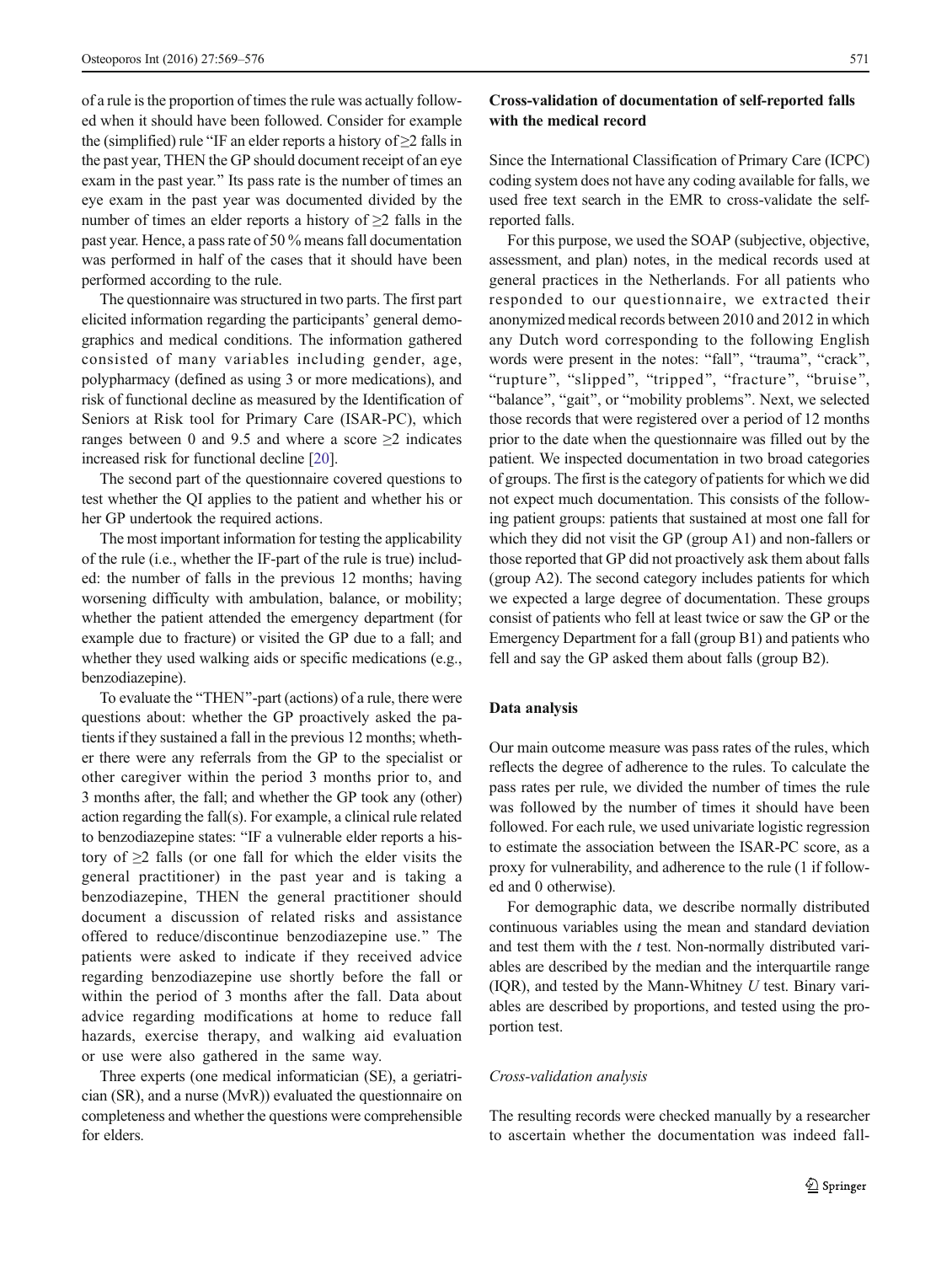<span id="page-3-0"></span>Table 1 Baseline characteristics<br>of study cohort

| <b>Table 1</b> Baseline characteristics<br>of study cohort | Characteristic<br>Age <sup>a</sup> , mean $(SD)$   | Number of participants<br>$(N=950)$ |                                 | Fallers<br>$(N=209)$ |             | Non-fallers<br>$(N=741)$ |           |
|------------------------------------------------------------|----------------------------------------------------|-------------------------------------|---------------------------------|----------------------|-------------|--------------------------|-----------|
|                                                            |                                                    |                                     |                                 |                      |             |                          |           |
|                                                            |                                                    |                                     | 74 years or younger, no. $(\%)$ | 343                  | (36)        | 68                       | (33)      |
|                                                            | 75–84 years, no. $(\% )$                           | 432                                 | (45)                            | 90                   | (43)        | 315                      | (46)      |
|                                                            | 85 years or older, no. $(\%)$                      | 168                                 | (18)                            | 50                   | (24)        | 102                      | (15)      |
|                                                            | Missing data, no. $(\%)$                           | $\mathcal{I}$                       | (1)                             |                      | (0)         | 5.                       | (1)       |
|                                                            | Gender: male, no. $(\%)$                           | 410                                 | (43)                            | 78                   | (37)        | 314                      | (46)      |
|                                                            | Polypharmacy <sup>a</sup> , $(\geq 3)$ no. $(\% )$ | 571                                 | (60)                            | 143                  | (68)        | 393                      | (57)      |
|                                                            | $ISAR-PCa$ , median [IOR]                          | 2.5                                 | $[0 - 4.5]$                     | 3                    | $[2.5 - 5]$ | 2.5                      | $[0 - 3]$ |
|                                                            |                                                    |                                     |                                 |                      |             |                          |           |

No number, SD standard deviation

<sup>a</sup> Variables for which the p value of the difference between fallers and non-fallers is  $\leq 0.05$ 

related, and whether it also contained the reason(s) for falling. We classified two levels of documentation for each patient:

- 1. Complete documentation: The fall history and the circumstances of falls, as well as the context (and preferably risk factors for fall/evaluation/plan) are documented.
- 2. Semi-complete documentation: A brief fragment or word from which we could infer that the patient sustained a fall yet without a complete history.

Note that an isolated word like "crack/fracture" was not considered as fall documentation, because one cannot infer if the fracture was due to a fall. The percentage of each level was then calculated.

All statistical analyses were performed by using the R statistical software environment version 2.11.1 (R Foundation for Statistical Computing, Vienna, Austria).

# Results

Our cohort consisted of 950 patients aged 70 years or older who responded to our questionnaire (response rate 55.9 %, 950/1700). Table 1 shows patient characteristics of the study sample. In total, 22 % (209) of the respondents reported that they sustained falls during the previous 12 months. Of these, 103 (49.3 % of fallers and 10.8 % of the total) reported two or more falls.

|                                                                                                                                                                                                                                                  | Number of eligible patients<br>among 950 elderly patients $(\% )$ | Pass rate $\%$ ,<br>$(95 \%$ CI |
|--------------------------------------------------------------------------------------------------------------------------------------------------------------------------------------------------------------------------------------------------|-------------------------------------------------------------------|---------------------------------|
| 1. IF a (V) E reports a history of $\geq$ 2 falls <sup>a</sup> in the past year, THEN the GP should<br>document a basic fall history.                                                                                                            | 160(17)                                                           | $33.8(26.6 - 41.7)$             |
| 2. IF a (V) E reports a history of $\geq$ 2 falls <sup>a</sup> in the past year, THEN the GP should<br>document receipt of an eye exam in the past year, or evidence of visual acuity testing.                                                   | 160(17)                                                           | $33.8(26.6 - 41.7)$             |
| 3. IF a (V) E reports a history of $\geq$ 2 falls <sup>a</sup> in the past year, or has worsening<br>difficulty with ambulation, balance, or mobility, THEN the GP should<br>document a basic gait, balance, and strength evaluation.            | 279 (29)                                                          | $25.1(20.2 - 30.7)$             |
| 4. IF a (V) E reports a history of $\geq$ falls <sup>a</sup> in the past year, THEN the GP should<br>document an assessment of cognitive status.                                                                                                 | 160(17)                                                           | $16.9(11.6-23.8)$               |
| 5. IF a (V) E reports a history of $\geq$ 2 falls <sup>a</sup> in the past year, THEN the GP should document<br>an assessment and modification of home hazards recommended in the past year                                                      | 160(17)                                                           | $18.1(12.6-25.2)$               |
| 6. IF a (V) E reports a history of $\geq$ 2 falls <sup>a</sup> in the past year and is taking a<br>benzodiazepine, THEN the GP should document a discussion of related risks<br>and assistance offered to reduce/discontinue benzodiazepine use. | 35(4)                                                             | 48.6(31.7–65.7)                 |
| 7. IF a (V) E demonstrates decreased balance AND does not have an assistive<br>device, THEN an evaluation/prescription for an assistive device should be offered.                                                                                | 154(16)                                                           | $18.2(12.6-25.4)$               |
| 8. IF a (V) E reports a history of $\geq$ falls <sup>a</sup> in the past year AND has an assistive<br>device, THEN there should be documentation of an assistive device review.                                                                  | 95(10)                                                            | $22.1(14.5-32.0)$               |
| 9. IF a (V) E is found to have a problem with gait, balance, or strength, THEN<br>there should be documentation of a structured/supervised exercise program offered.                                                                             | 214(23)                                                           | $13.6(9.4-19.0)$                |

Table 2 Pass rates of fall-related QIs

 $(V) E$  (vulnerable) elder,  $GP$  general practitioner

<sup>a</sup> Or 1 fall for which the elder visits the general practitioner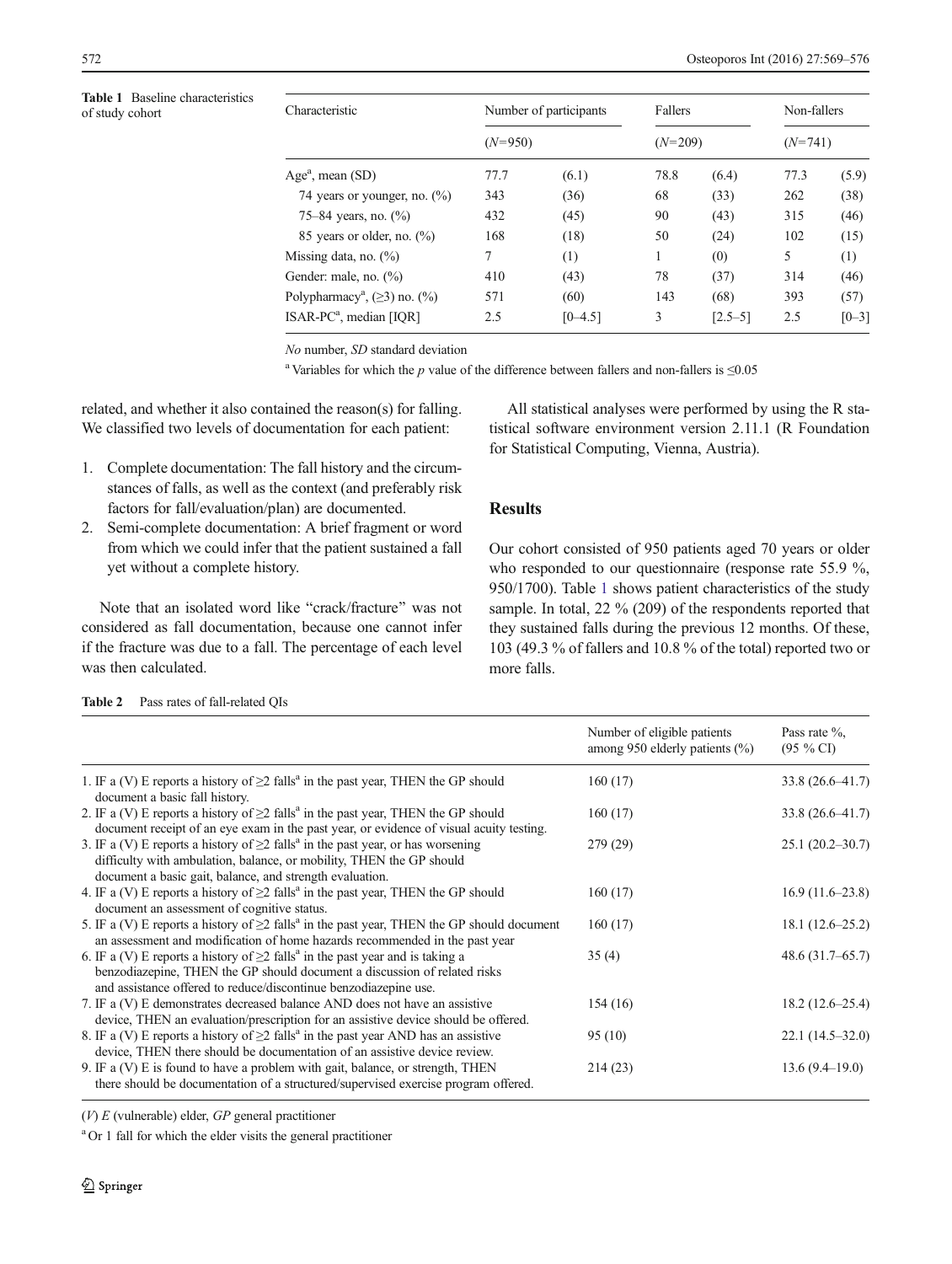In total, 160 patients (16.8 %) indicated that they had sustained two or more falls, or one fall for which they visited the emergency department or the GP. Only 101 patients (10.6 %) of the respondents indicated that their GP had proactively asked them whether they sustained a fall during the previous 12 months. Among 681 patients with ISAR-PC  $\geq$ 2, which is an indication for increased risk of functional decline, there were 78 who were asked (11.5 %). Among 346 patients with ISAR-PC  $\geq$ 3, there were 45 who were asked (13 %).

Table [2](#page-3-0) shows the pass rates per QI in the whole cohort, which varied between 13.6 and 48.6 % with the lowest and highest scores, respectively, for "offering structured/ supervised exercise program" and the "benzodiazepine advice".

Figure 1 shows the relationship between the ISAR-PC score and adherence to the rules. The lines are obtained by (locally weighted scatterplot) smoothing. Each legend displays the odds ratio and the respective  $p$  value as estimated by the logistic regression model. For seven out of nine QIs, the association was positive, four of which (Q1, Q5, Q6, Q7) with a statistically significant association. These are shown in the figure having legends with boxes around them.

## Cross-validation

After automatically selecting the records in the EMR, we identified 461 records, belonging to 326 unique patients, containing fall-related words documented in the period of 365 days prior to the date when the patient filled his or her questionnaire. Table [3](#page-5-0) shows the result of the cross-validation by testing the two conditions.

# **Discussion**

Based on a patient survey, our results show that the adherence to the ACOVE quality indicators on falls and mobility disorders in the Netherlands were low, and all had pass rates below 50 %. The rule pertaining to the evaluation and discontinuation of potentially harmful medications in patients who



Fig 1 Smoothed lines show the association between ISAR-PC and adherence to the rules. Each legend displays the odds ratio and its p value. Legends with boxes indicate statistically significant odds ratios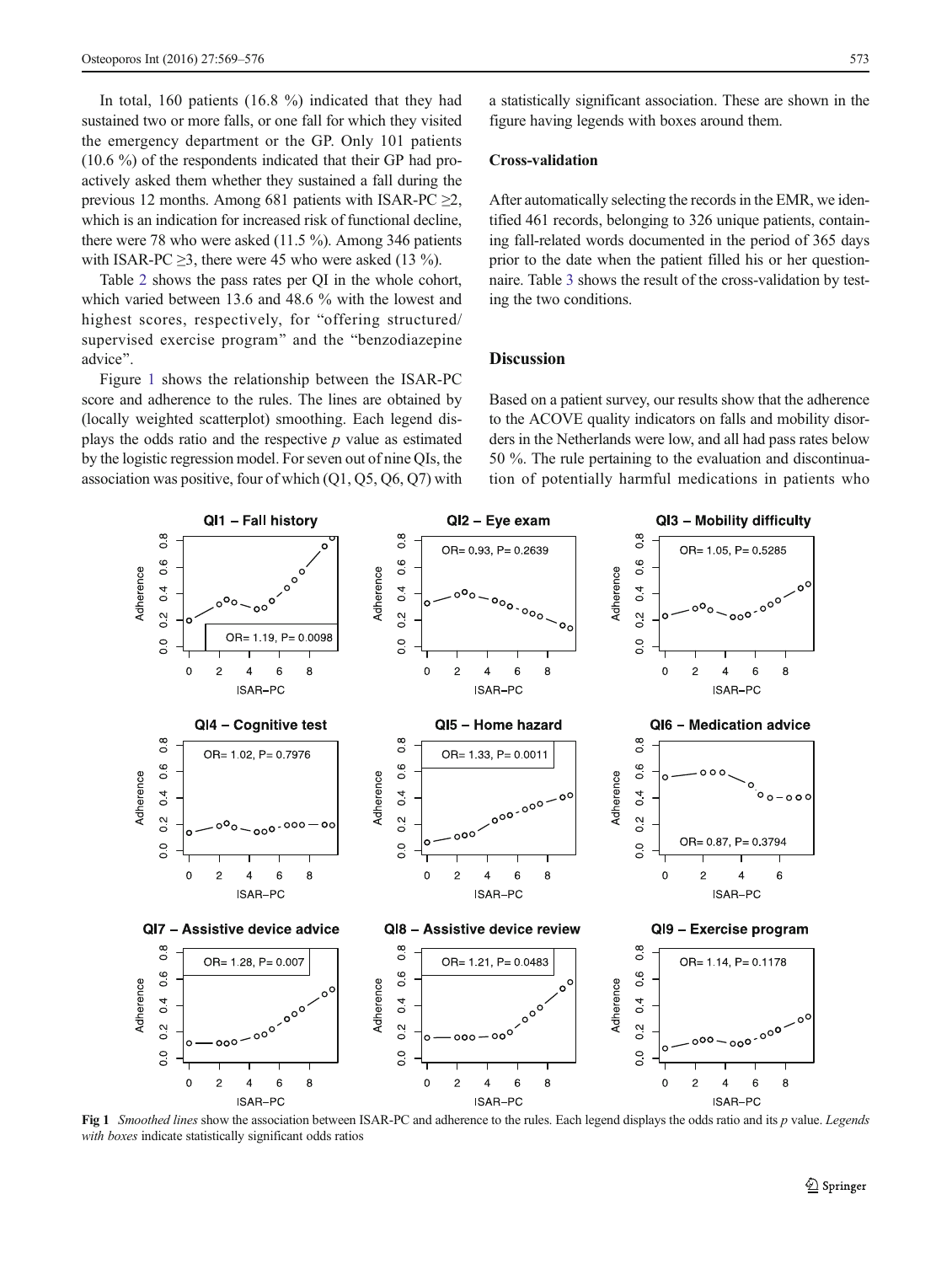# <span id="page-5-0"></span>Table 3 The results of the cross-validation

| Patient group $(N, \%)$ out of 950)                                                                                                       | Semi-complete<br>documentation | Complete<br>documentation | Total<br>documentation $(\% )$ |  |
|-------------------------------------------------------------------------------------------------------------------------------------------|--------------------------------|---------------------------|--------------------------------|--|
| Group A1: Sustained no or at most one fall for which they did not visit the GP<br>$(N=790, 83.2 % of 950).$                               | 24                             | 8                         | $32/790(4.1\%)$                |  |
| Group A2: Having no falls or reported that GP did not proactively ask about falls<br>$(N=890, 93.7 %$ of 950)                             | 24                             | 19                        | 43/890 $(4.8\%$                |  |
| Group B1: Reported two or more falls, or one fall for which they visited the<br>Emergency Department or the GP ( $N=160$ , 16.8 % of 950) | 19                             | 18                        | $37/160(23.1\%)$               |  |
| Group B2: Having one or more falls and reported that the GP proactively asked<br>about the fall ( $N=60, 6.3$ % of 950)                   | 12                             | 10                        | $22/60(36.7\%)$                |  |

Groups A1, A2, B1, and B2 are specified in the flowchart in Fig. 2. Note that the groups are not mutually exclusive

sustained a fall had the highest adherence among the nine QIs. The rule pertaining to the documentation of offering an exercise program for elders with mobility problems had the lowest adherence. In addition, our results show that GP adherence to the rules tended to increase with increased patient vulnerability.

Of the community-dwelling seniors 70 years or older, about 11 % reported that their GP had proactively asked them whether they sustained a fall during the previous 12 months. Of these patients, 60 % had fallen in the past year.

Finally, we showed that the actual EMR documentation pertaining to falls was poor (23.1 % of patients). Even for those patients who sustained a fall and reported that the GP had asked them about falls, less than 40 % of them had fall documentation. One should however keep in mind that the quality indicators are largely based on expert opinion, because there is paucity in interventional studies that show the validity of the QIs for actual fall prevention. Hence, healthcare providers may not assign high importance to all QIs.

This is the largest study of the evaluation of the quality of fall and instability detection and management of general practitioners in Europe using the nine ACOVE fall QIs. Although the response rate was as high as 55.9 %, respondents may differ from non-respondents. However, we have previously investigated the differences among these groups in the same population [\[21\]](#page-7-0). On average, the non-respondents were somewhat more cognitively and functionally impaired, but these differences were largely offset by a large group of healthy elders, which were probably uninterested in participating. Although patient self-report may be limited by recall bias, the cross-validation showed that patient self-report exceeded the actual EMR documentation by GPs. Therefore, it is likely that the questionnaires adequately reflect GP actions.

Our findings on low adherence to fall-related QIs are similar to those of a chart and interview-based study in the US by Rubinstein and colleagues [[17\]](#page-7-0), although the study approaches somewhat differed. One study in the UK addressed only two ACOVE fall QIs in the primary care setting [\[22](#page-7-0)] as the remaining QIs from the ACOVE fall set were either not valid for the UK or were difficult to implement. In the latter study, the data were derived from self-reports at interview. The

Fig 2 Flowchart of patients and the documentation percentages for the groups A1, A2, B1, and  $B<sub>2</sub>$ 

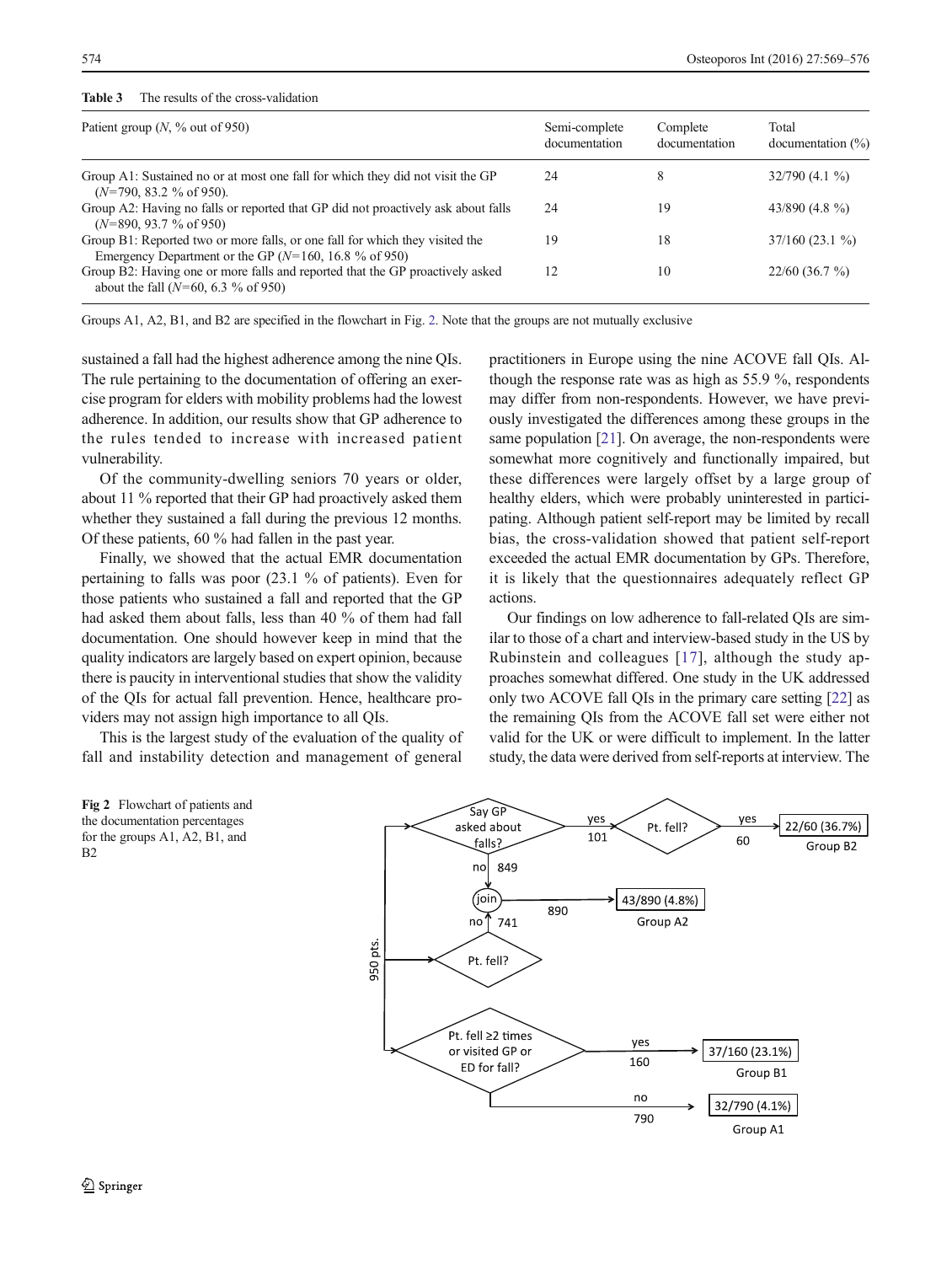<span id="page-6-0"></span>mean pass rates for the two QIs were also low at 43.5 % (CI 36.5–50.6).

Adherence significantly increased with increase in vulnerability for the rules on documentation of fall history; on documentation of assessment and modification of home hazards; on offering an evaluation or prescription of an assistive device; and on documentation of an assistive device review. Only the rules pertaining to the documentation of an eye exam and to the documentation of a discussion on adjusting benzodiazepine use had negative, albeit not significant, association between vulnerability and adherence. Notwithstanding the possibility that these may be chance findings, it is possible that GPs perceive little added value for following these rules for the very vulnerable. In addition, measuring adherence for the eye exam rule may not be very reliable because exams are often performed by an optician instead of the GP (see below). Another possibility is that GPs do not directly associate vision problems with an increased risk of falling. For the benzodiazepine rule, it is possible that GPs accept the tradeoff between the advantages and disadvantages of using the medication for the very vulnerable, especially if they have been using the medication for a long time. Finally, it is also possible that GPs tend to avoid a complex discussion about the pros and cons of discontinuing benzodiazepine use.

In our study, we may have underestimated actual EMR fall documentation, because we were not able to include information from hospital discharge letters, and it is common practice for Dutch GPs to use these letters as documentation without transcribing them into their SOAP notes. However, subsequent fall-preventive treatment and management would still be needed to be documented in the EMR. It is still possible that information on delivered care for falls could have been lacking in the GPs' EMR, while the care might have been delivered and documented in another setting and therefore the GPs did not document it in the EMR. For example, eye exams are for free in the optician's office in the Netherlands, hence lack of documentation in the GP office does not necessarily indicate lack of adherence to the respective rule. Therefore, a better integration of information in the shared care processes is needed. This integration could also be further supported if a fall would have been added to the coding system, as this encourages its recording and retrieval in the system.

Nevertheless, as Rubenstein and colleagues indicated [[17\]](#page-7-0), the fact that patients reported only a few of the examination components to have been performed suggests that the problem is in performance, not just in documentation. There is evidence about the effectiveness of the follow-up assessment in reducing subsequent falls [[15](#page-7-0)]. Therefore, one should strive to improve this performance proactively. Computerized clinical decision support systems may play an important role in this respect.

#### Conclusion

Our findings demonstrate an insufficiency in the quality of evaluation and management of falls in community-dwelling older persons in the Netherlands as measured by the fallrelated ACOVE quality indicators. For most indicators, adherence increased with the increase in the risk of functional decline.

Acknowledgments This research was funded by ZonMw (The Netherlands Organization for Health Research and Development) by a grant for the PROFIT (no. 300020010) project.

#### Conflicts of interest None.

Open Access This article is distributed under the terms of the Creative Commons Attribution-NonCommercial 4.0 International License (http:// creativecommons.org/licenses/by-nc/4.0/), which permits any noncommercial use, distribution, and reproduction in any medium, provided you give appropriate credit to the original author(s) and the source, provide a link to the Creative Commons license, and indicate if changes were made.

#### References

- 1. Campbell AJ, Reinken J, Allan BC, Martinez GS (1981) Falls in old age: a study of frequency and related clinical factors. Age Ageing 10(4):264–270
- 2. Hartholt KA, van Beeck EF, Polinder S et al (2011) Societal consequences of falls in the older population: injuries, healthcare costs, and long-term reduced quality of life. J Trauma 71(3):748–753
- 3. Tinetti ME, Speechley M, Ginter SF (1988) Risk factors for falls among elderly persons living in the community. N Engl J Med 319(26):1701–1707
- 4. Scheffer AC, Schuurmans MJ, van Dijk N, van der Hooft T, de Rooij SE (2008) Fear of falling: measurement strategy, prevalence, risk factors and consequences among older persons. Age Ageing 37(1):19–24
- 5. Rubenstein LZ (2006) Falls in older people: epidemiology, risk factors and strategies for prevention. Age Ageing 35(2):ii37–ii41
- 6. van Nieuwenhuizen RC, van Dijk N, van Breda FG et al (2010) Assessing the prevalence of modifiable risk factors in older patients visiting an ED due to a fall using the CAREFALL Triage Instrument. Am J Emerg Med 28(9):994–1001
- 7. Woolcott JC, Richardson KJ, Wiens MO et al (2009) Meta-analysis of the impact of 9 medication classes on falls in elderly persons. Arch Intern Med 169(21):1952–1960
- 8. Askari M, Eslami S, Scheffer AC et al. (2013) Different riskincreasing drugs in recurrent versus single fallers: are recurrent fallers a distinct population? Drugs & aging. (In press)
- 9. Tinetti ME, Inouye SK, Gill TM, Doucette JT (1995) Shared risk factors for falls, incontinence, and functional dependence. Unifying the approach to geriatric syndromes. JAMA 273(17):1348–1353
- 10. Stel VS, Smit JH, Pluijm SM, Lips P (2003) Balance and mobility performance as treatable risk factors for recurrent falling in older persons. J Clin Epidemiol 56(7):659–668
- 11. Askari M, Wierenga PC, Eslami S, Medlock S, de Rooij SE, Abu-Hanna A (2011) Assessing quality of care of elderly patients using the ACOVE quality indicator set: a systematic review. PLoS One 6(12):e28631